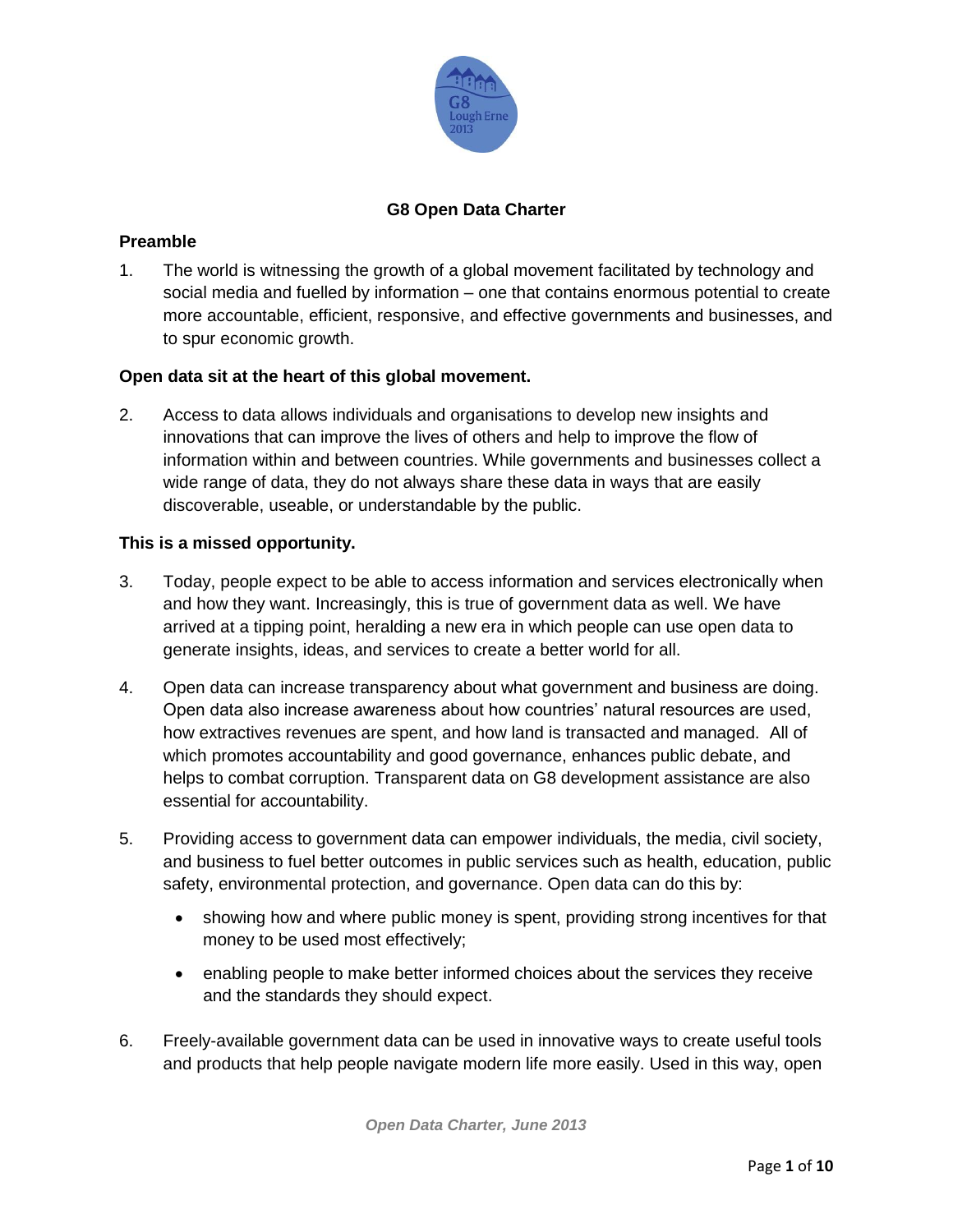

data are a catalyst for innovation in the private sector, supporting the creation of new markets, businesses, and jobs. Beyond government, these benefits can multiply as more businesses adopt open data practices modelled by government and share their own data with the public.

- 7. We, the G8, agree that open data are an untapped resource with huge potential to encourage the building of stronger, more interconnected societies that better meet the needs of our citizens and allow innovation and prosperity to flourish.
- 8. We therefore agree to follow a set of **principles** that will be the foundation for access to, and the release and re-use of, data made available by G8 governments. They are:
	- Open Data by Default
	- **Quality and Quantity**
	- **Useable by All**
	- Releasing Data for Improved Governance
	- Releasing Data for Innovation
- 9. While working within our national political and legal frameworks, we will implement these principles in accordance with the technical best practises and timeframes set out in our national action plans. G8 members will, by the end of this year, develop action plans, with a view to implementation of the Charter and technical annex by the end of 2015 at the latest. We will review progress at our next meeting in 2014.
- 10. **We also recognise the benefits of open data can and should be enjoyed by citizens of all nations.** In the spirit of openness we offer this Open Data Charter for consideration by other countries, multinational organisations and initiatives.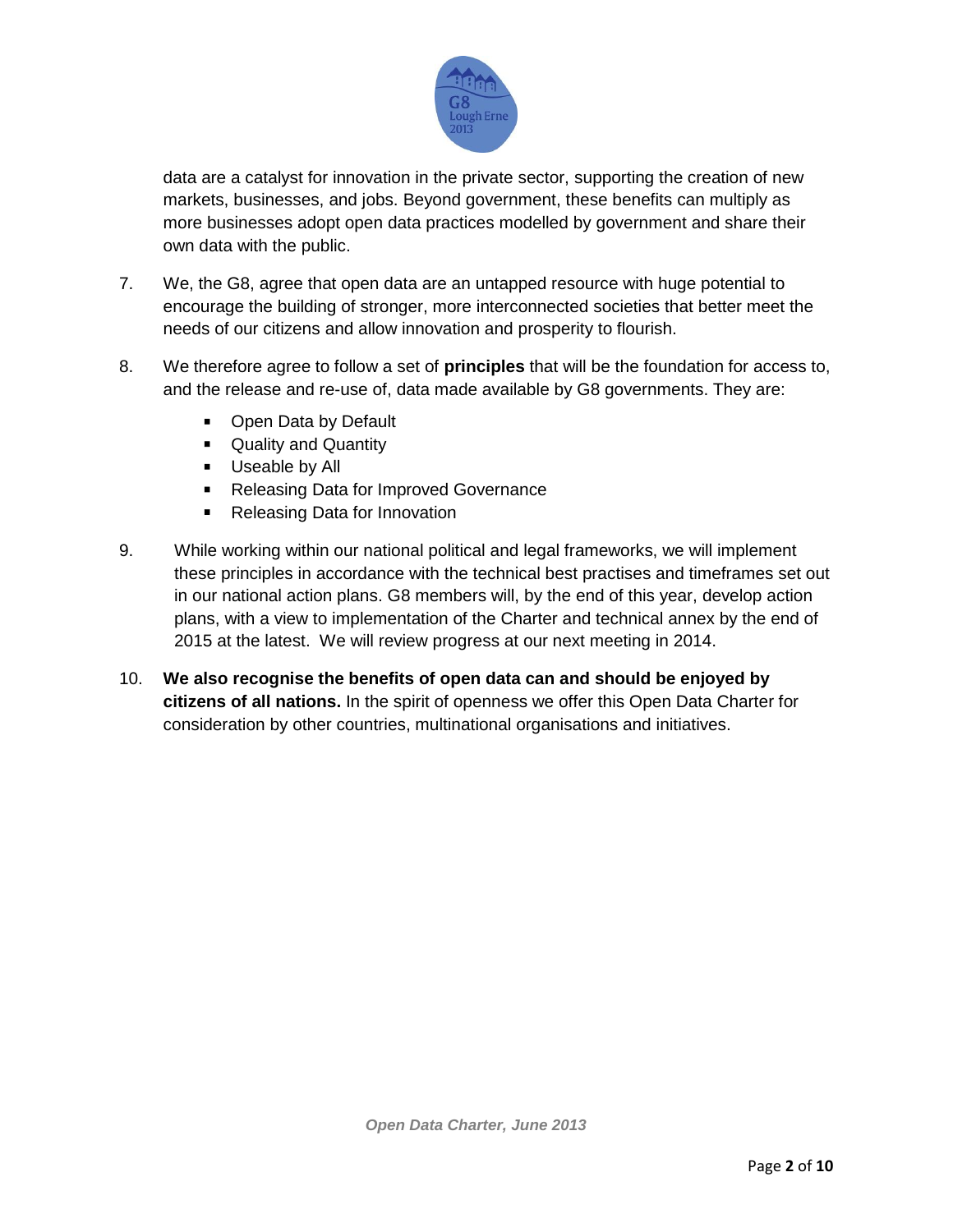

## **Principle 1: Open Data by Default**

- 11. We recognise that free access to, and subsequent re-use of, open data are of significant value to society and the economy.
- 12. We agree to orient our governments towards open data by default.
- 13. We recognise that the term *government data* is meant in the widest sense possible. This could apply to data owned by national, federal, local, or international government bodies, or by the wider public sector.
- 14. We recognise that there is national and international legislation, in particular pertaining to intellectual property, personally-identifiable and sensitive information, which must be observed.
- 15. **We will:**
	- **establish an expectation that all government data be published openly by default**, as outlined in this Charter, while recognising that there are legitimate reasons why some data cannot be released.

#### **Principle 2: Quality and Quantity**

- 16. We recognise that governments and the public sector hold vast amounts of information that may be of interest to citizens.
- 17. We also recognise that it may take time to prepare high-quality data, and the importance of consulting with each other and with national, and wider, open data users to identify which data to prioritise for release or improvement.
- 18. **We will:**
	- **release high-quality open data that are timely, comprehensive, and accurate.** To the extent possible, data will be in their original, unmodified form and at the finest level of granularity available;
	- **ensure that information in the data is written in plain, clear language,** so that it can be understood by all, though this Charter does not require translation into other languages;
	- **make sure that data are fully described**, so that consumers have sufficient information to understand their strengths, weaknesses, analytical limitations, and security requirements, as well as how to process the data; and
	- **release data as early as possible**, allow users to provide feedback, and then continue to make revisions to ensure the highest standards of open data quality are met.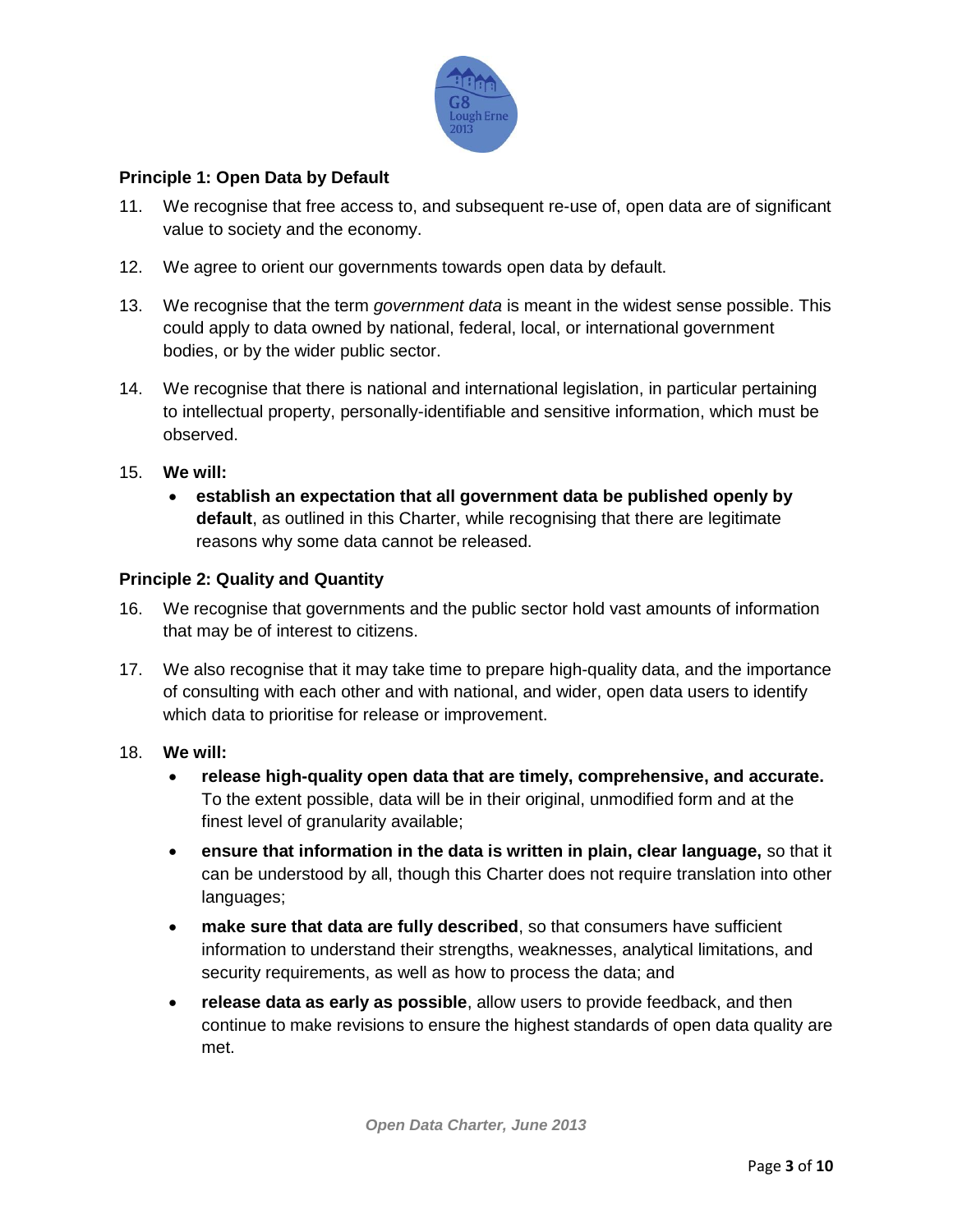

## **Principle 3: Usable by All**

- 19. We agree to release data in a way that helps all people to obtain and re-use it.
- 20. We recognise that open data should be available free of charge in order to encourage their most widespread use.
- 21. We agree that when open data are released, it should be done without bureaucratic or administrative barriers, such as registration requirements, which can deter people from accessing the data.

#### 22. **We will:**

- **release data in open formats wherever possible**, ensuring that the data are available to the widest range of users for the widest range of purposes; and
- **release as much data as possible**, and where it is not possible to offer free access at present, promote the benefits and encourage the allowance of free access to data. In many cases this will include providing data in multiple formats, so that they can be processed by computers and understood by people.

### **Principle 4: Releasing Data for Improved Governance**

- 23. We recognise that the release of open data strengthens our democratic institutions and encourages better policy-making to meets the needs of our citizens. This is true not only in our own countries but across the world.
- 24. We also recognise that interest in open data is growing in other multilateral organisations and initiatives.

### 25. **We will:**

- **share technical expertise and experience** with each other and with other countries across the world so that everyone can reap the benefits of open data; and
- **be transparent about our own data collection, standards, and publishing processes**, by documenting all of these related processes online.

### **Principle 5: Releasing Data for Innovation**

- 26. Recognising the importance of diversity in stimulating creativity and innovation, we agree that the more people and organisations that use our data, the greater the social and economic benefits that will be generated. This is true for both commercial and noncommercial uses.
- 27. **We will:**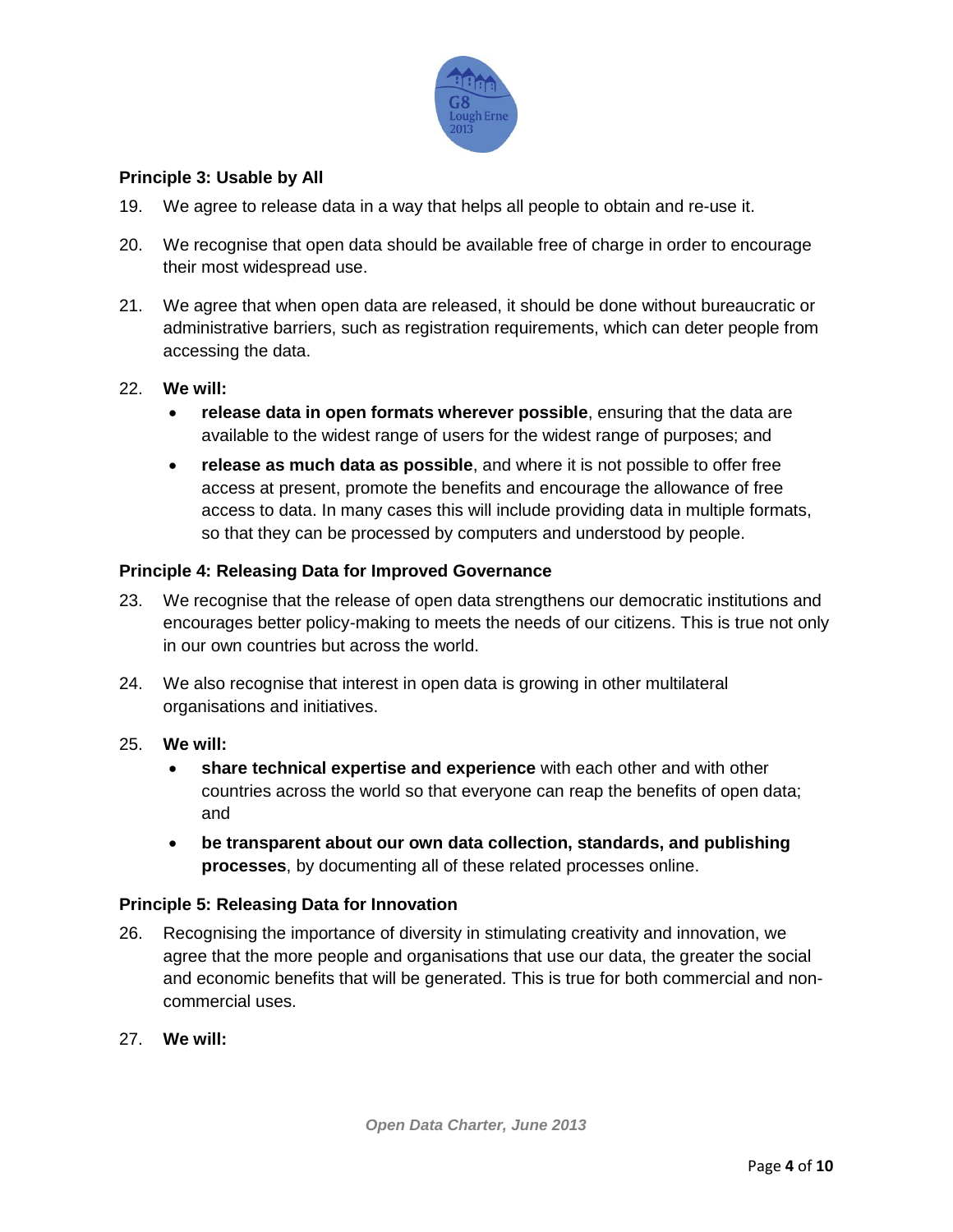

- **work to increase open data literacy and encourage people,** such as developers of applications and civil society organisations that work in the field of open data promotion, to unlock the value of open data;
- **empower a future generation of data innovators** by providing data in machinereadable formats.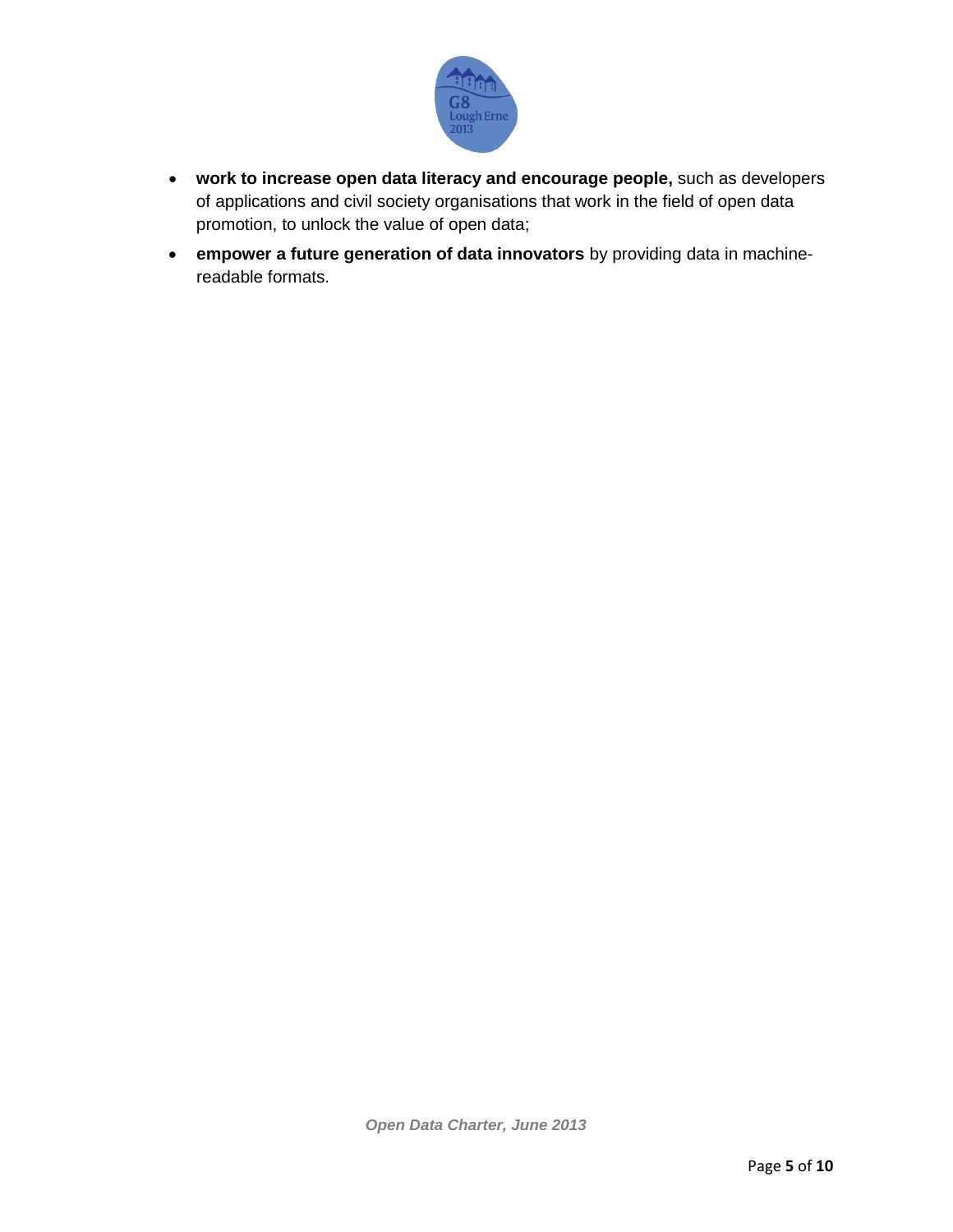

# **G8 Open Data Charter: Technical Annex**

### **Introduction**

- 1. We, the G8, have consulted with technical experts to identify some best practices (part one) and collective actions (part two) that we will use to meet the principles set out in the G8 Open Data Charter.
- 2. While working within our national political and legal frameworks, we agree to implement these practices as quickly as possible and aim to complete our activities by 2015 at the latest. This will be done in accordance with the timeframes in our national action plans.
- 3. The Annex constitutes a 'living' set of guidelines that may be subject to amendments after consideration o emerging technology solutions or practical experience gained during the course of implementation of the G8 Open Data Charter.

### **Part One - Best Practices**

### **Principle 1: Open Data by Default**

- 4. We recognise the importance of open data and we will establish an expectation that all government data be published openly by default.
- 5. **We will:**
	- **define our open data position in a public statement of intent**, such as an announcement, strategy or policy, so that our plans for progressing the open data agenda in our jurisdictions are clear;
	- **publish a national action plan** to provide more specific details on our plans to release data according to the principles in the G8 Open Data Charter; and
	- **publish data on a national portal** so that all government data that has been released can be found easily in one place. A portal may be a central website from which data can be downloaded, or a website which lists all open government data stored at a different location. Each portal will include a registry file that lists all the data and metadata used on the portal, as well as providing APIs for developers. Where it is yet not possible to publish all data on a portal, the location of data will be communicated clearly and not moved without notice.

# **Principle 2: Quality and Quantity**

6. We commit to releasing data that are both high in quality as well as high in quantity. When releasing data, we aim to do so in a way that helps people to use and understand them. This will help to increase the interoperability of data from different policy areas, businesses or countries.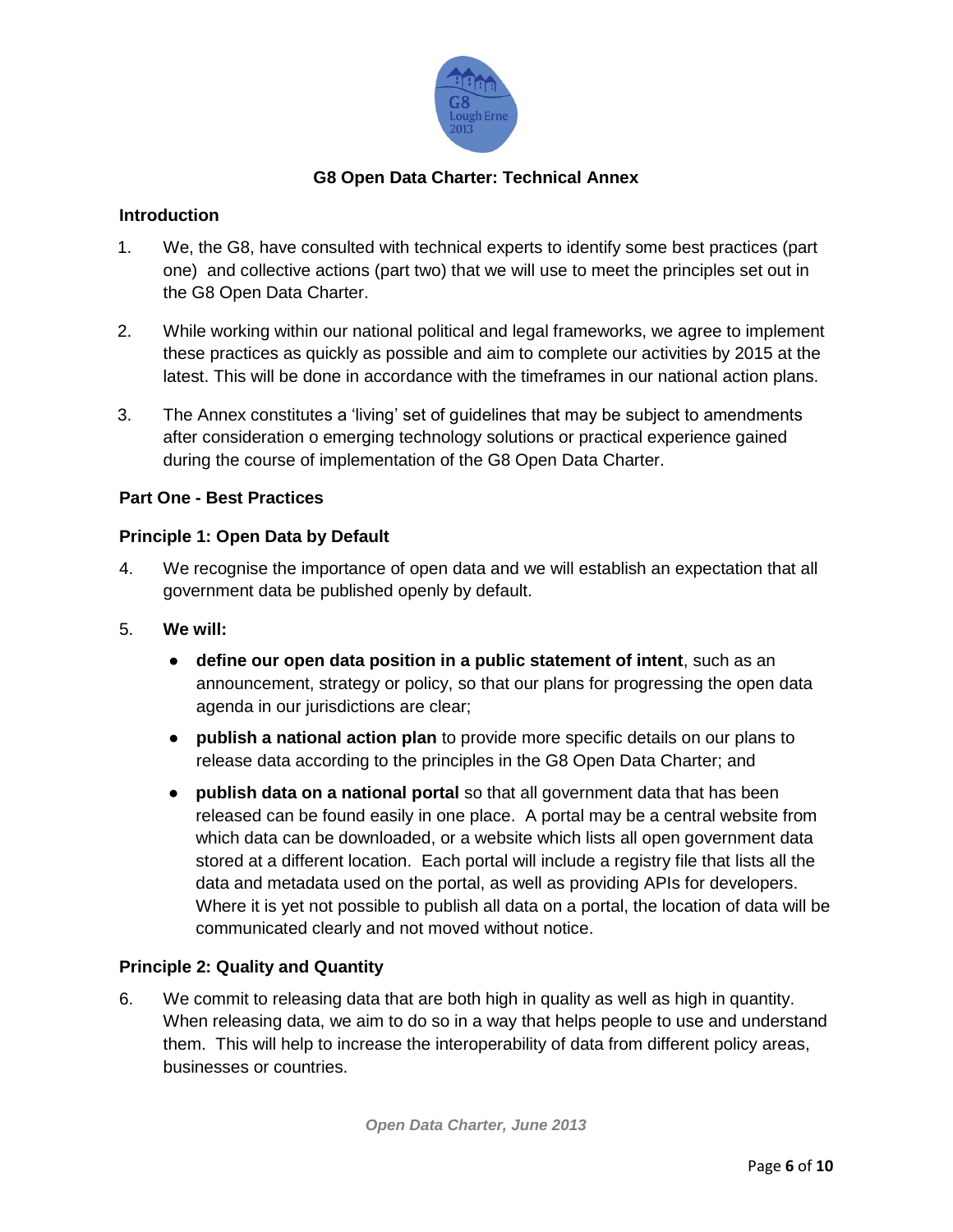

## 7. **We will:**

- **use robust and consistent metadata** (i.e. the fields or elements that describe the actual data);
- **publish and maintain an up-to-date mapping** of the core descriptive metadata fields across G8 members to enable easier use and comprehension by people from around the world. This will allow countries, in the G8 and beyond, who do not currently have a data portal to consider adopting the metadata fields included in this mapping;
- **ensure data are fully described**, as appropriate, to help users to fully understand the data. This may include:
	- Documentation that provides explanations about the data fields used;
	- Data dictionaries to link different data; and
	- $\circ$  A user's guide that describes the purpose of the collection, the target audience, the characteristics of the sample, and the method of data collection.
- **listen to feedback from data users** to improve the breadth, quality and accessibility of data we offer. This could be in the form of a public consultation on the national data strategy or policy, discussions with civil society, creation of a feedback mechanism on the data portal, or through other appropriate mechanisms.

### **Principle 3: Usable by All**

- 8. We agree to release data in a way that helps all people find and re-use them.
- 9. **We will**:
	- **make data available in convenient open formats** to ensure files can be easily retrieved, downloaded, indexed, and searched by all commonly used Web search applications. Open formats, for example non-proprietary CSV files, are ones where the specification for the format is available to anyone for free, thereby allowing the data contained in a file to be opened by different software programmes.

### **Principle 4: Releasing Data for Improved Governance**

- 10. We recognise that data are a powerful tool to help drive government effectiveness, efficiency and responsiveness to citizen needs while fuelling further demand for open data.
- 11. **We will**:
	- **develop links with civil society organisations and individuals** to allow the public to provide feedback on the most important data they would like released;
	- **be open about our own data standards,** so that we take into account: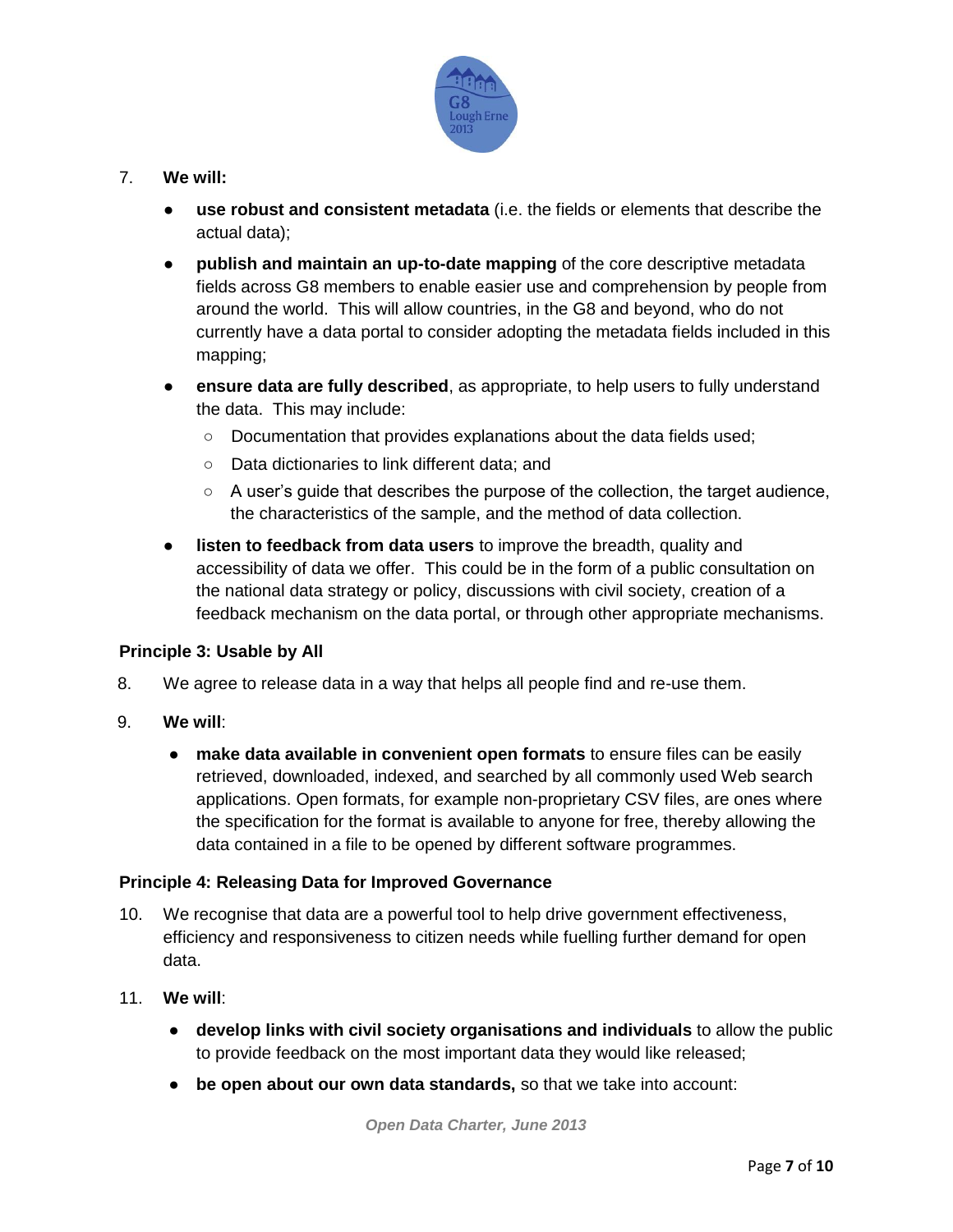

- Data that are released by other national and international organisations
- The standards emerging from other international transparency initiatives; and
- **document our own experiences of working with open data** by, for example, publishing technical information about our open data policies, practices, and portals so that the benefits of open data can be enjoyed in other countries.

#### **Principle 5: Releasing Data for Innovation**

- 12. We agree that our citizens can use our data to fuel innovation in our own countries and around the world. We recognise that free access to, and reuse of, open government data are an essential part of this.
- 13. **We will:** 
	- **support the release of data using open licences** or other relevant instruments while respecting intellectual property rights - so that no restrictions or charges are placed on the re-use of the information for non-commercial or commercial purposes, save for exceptional circumstances;
	- **ensure data are machine readable in bulk** by providing data that are well structured to allow automated processing and access with the minimum number of file downloads;
	- **release data using application programming interfaces (APIs)**, where appropriate, to ensure easy access to the most regularly updated and accessed data; and
	- **encourage innovative uses of our data** through the organisation of challenges, prizes or mentoring for data users in our individual jurisdictions.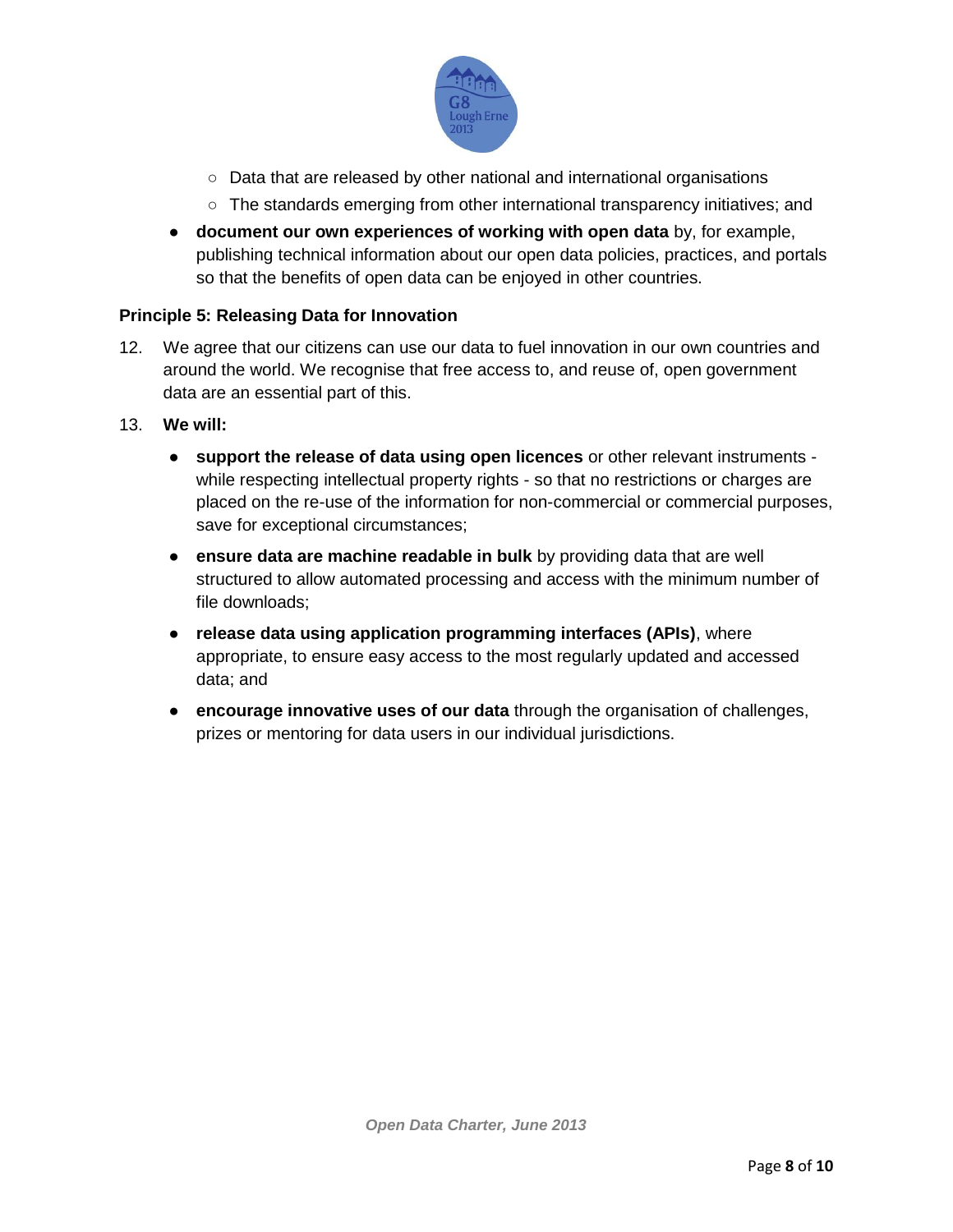

## **Part Two - Collective Actions**

### **Action 1: G8 National Action Plans**

- We will publish individual action plans detailing how we will implement the Open Data Charter according to our national frameworks (October 2013)
- We will report progress on an annual basis (via the G8 Accountability Working Group) (2014 and 2015)

#### **Action 2: Release of high value data**

● We recognise the following as areas of high value, both for improving our democracies and encouraging innovative re-use of data.

| <b>Data Category</b><br>(alphabetical order) | <b>Example datasets</b>                                                                                                 |
|----------------------------------------------|-------------------------------------------------------------------------------------------------------------------------|
| Companies                                    | Company/business register                                                                                               |
| Crime and Justice                            | Crime statistics, safety                                                                                                |
| Earth observation                            | Meteorological/weather, agriculture, forestry, fishing, and<br>hunting                                                  |
| Education                                    | List of schools; performance of schools, digital skills                                                                 |
| <b>Energy and Environment</b>                | Pollution levels, energy consumption                                                                                    |
| Finance and contracts                        | Transaction spend, contracts let, call for tender, future<br>tenders, local budget, national budget (planned and spent) |
| Geospatial                                   | Topography, postcodes, national maps, local maps                                                                        |
| <b>Global Development</b>                    | Aid, food security, extractives, land                                                                                   |
| Government Accountability<br>and Democracy   | Government contact points, election results, legislation and<br>statutes, salaries (pay scales), hospitality/gifts      |
| Health                                       | Prescription data, performance data                                                                                     |